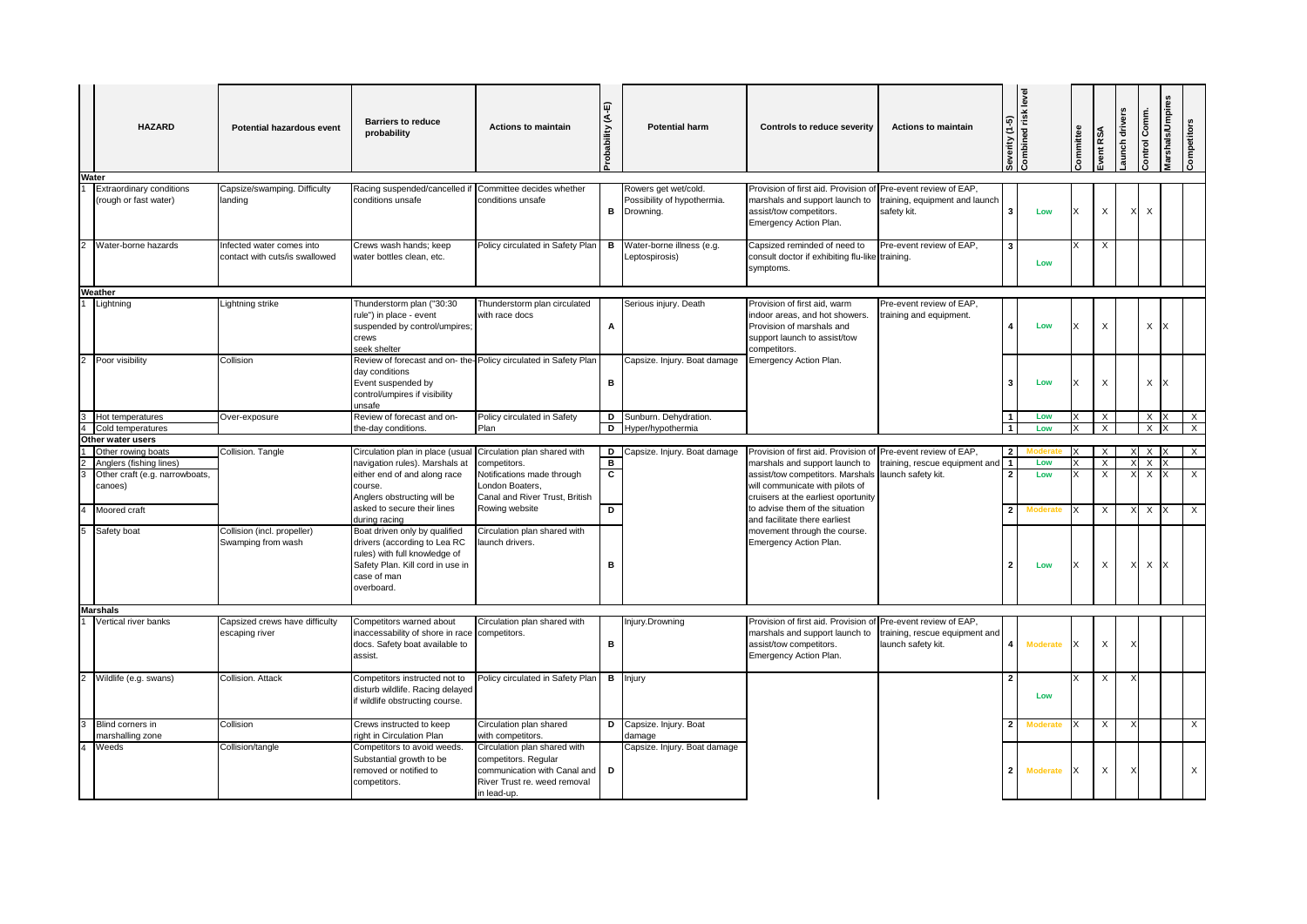|                | Cyclists on towpath                                                | Collision                                                                                    | Competitors notified of shared-<br>use towpath and discouraged<br>from cycling<br>with races.                                                                                                                                                         | Policy circulated in Safety Plan                                                                                             |                | <b>A</b> Injury                |                                                                                                                                                                                      |                                               |                         | Low |              |          |   |               |   |                           |
|----------------|--------------------------------------------------------------------|----------------------------------------------------------------------------------------------|-------------------------------------------------------------------------------------------------------------------------------------------------------------------------------------------------------------------------------------------------------|------------------------------------------------------------------------------------------------------------------------------|----------------|--------------------------------|--------------------------------------------------------------------------------------------------------------------------------------------------------------------------------------|-----------------------------------------------|-------------------------|-----|--------------|----------|---|---------------|---|---------------------------|
|                | Going afloat and landing                                           |                                                                                              |                                                                                                                                                                                                                                                       |                                                                                                                              |                |                                |                                                                                                                                                                                      |                                               |                         |     |              |          |   |               |   |                           |
|                | Boats on and around landing<br>stage/finish                        | Collision (with boats, people,<br>bank)                                                      | Boating/landing allowed only<br>between racing divisions to<br>avoid obstructing finish line<br>Crews boat pointing upstream<br>on the upstream end of landing<br>stage.<br>Crews land pointing upstream<br>on the downstream end of<br>landing stage | Circulation plan included in<br>race docs.<br>Marshals/boat wranglers in<br>boating and marshalling areas<br>to assist crews | A              | Capsize. Injury.Boat damage    | Provision of first aid. Provision of Pre-event review of EAP,<br>marshals and safety launch to<br>assist.<br>Emergency Action Plan. Crews<br>responsible for fixing own<br>equipment | training, equipment and launch<br>safety kit. | 2                       | Low | X            | X        |   |               |   | $\mathsf{X}$              |
|                | 2 Landing stage                                                    | Slip/fall. Boat impacts landing<br>stage                                                     | Protective bumpers on landing<br>stage<br>Crews responsible for<br>taking care of equipment                                                                                                                                                           | Landing stage checked for<br>integrity prior to event                                                                        |                | A Injury. Boat damage          |                                                                                                                                                                                      |                                               | $\overline{\mathbf{2}}$ | Low | X            | X        |   |               |   | $\mathsf{X}$              |
|                | Handling boats on land                                             |                                                                                              |                                                                                                                                                                                                                                                       |                                                                                                                              |                |                                |                                                                                                                                                                                      |                                               |                         |     |              |          |   |               |   |                           |
|                | <b>Handling boats</b>                                              | Collision (with boats, vehicles,<br>people, landing stage)<br>Dropped equipment<br>Slip/fall | Reliance on crew competency<br>and compliance with RowSafe                                                                                                                                                                                            | Safety Plan included in race<br>docs                                                                                         | A              | njury. Equipment damage        | Provision of first aid. Provision of<br>marshals to assist. Emergency<br>Action Plan. Crews responsible<br>for fixing own equipment                                                  | Pre-event review of EAP and<br>raining.       |                         | Low | X            | X        |   |               |   | $\boldsymbol{\mathsf{X}}$ |
| $\overline{2}$ | Maneuvering boat trailer in<br>parking area                        | Collision. Dropped equipment                                                                 | Reliance on competency and<br>compliance with RowSafe<br>Drivers accompanied by<br>two banksmen to assist with<br>maneuvers                                                                                                                           | Parking banksmen policy<br>included in race docs.<br>Marshal on site to assist                                               | Α              |                                |                                                                                                                                                                                      |                                               |                         | Low | X            | X        |   |               |   | $\mathsf X$               |
|                | Faulty, incorrectly set and poorly maintained equipment            |                                                                                              |                                                                                                                                                                                                                                                       |                                                                                                                              |                |                                |                                                                                                                                                                                      |                                               |                         |     |              |          |   |               |   |                           |
|                | Oarlocks                                                           | Malfunction or failure while under                                                           | Crews responsible for ensuring                                                                                                                                                                                                                        | Policy circulated in Safety                                                                                                  |                | C Capsize. Injury. Boat damage | Provision of first aid. Provision of                                                                                                                                                 | Pre-event review of EAP,                      | 1                       | Low | X            |          |   | X             |   | $\times$                  |
|                | Unsecured heel restraints                                          | way                                                                                          | safety of own equipment                                                                                                                                                                                                                               | Plan. Spot-checks made by                                                                                                    | в.             |                                | marshals and support launch to                                                                                                                                                       | training, equipment and launch                | $\sqrt{3}$              | Low | ΙX           |          |   | X             |   | $\times$                  |
|                | Lack of boat flotation (hatch<br>covers or<br>buoyancy bags)       |                                                                                              | following British Rowing Rules<br>of Racing and RowSafe)                                                                                                                                                                                              | control commision umpires or<br>deputies in boating area.<br>Unsafe crews not allowed to                                     | А              |                                | assist/tow competitors.<br>Emergency Action Plan.                                                                                                                                    | safety kit.                                   |                         | Low | $\mathsf{x}$ |          |   | X             |   | $\boldsymbol{\mathsf{X}}$ |
| $\overline{4}$ | Unsecured bowballs                                                 |                                                                                              |                                                                                                                                                                                                                                                       | boat.                                                                                                                        | $\blacksquare$ |                                |                                                                                                                                                                                      |                                               |                         | Low | X            |          |   | X             |   | $\mathsf{X}$              |
|                | Inadequate cox lifejacket                                          |                                                                                              |                                                                                                                                                                                                                                                       |                                                                                                                              | в              |                                |                                                                                                                                                                                      |                                               | $\boldsymbol{\Lambda}$  |     | $\mathsf{x}$ |          |   | $\times$<br>x |   | $\mathsf{X}$              |
|                | Other equipment (e.g.<br>steering, footstretchers,<br>seats, oars) |                                                                                              |                                                                                                                                                                                                                                                       |                                                                                                                              | C              |                                |                                                                                                                                                                                      |                                               |                         | Low | X            |          |   | X             |   | $\boldsymbol{\mathsf{X}}$ |
|                | Other                                                              |                                                                                              |                                                                                                                                                                                                                                                       |                                                                                                                              |                |                                |                                                                                                                                                                                      |                                               |                         |     |              |          |   |               |   |                           |
|                | Pre-existing health conditions                                     | Illness causes health emergency                                                              | Reliance on competitors and<br>coaches' awareness and<br>ability to manage own health<br>conditions. Competitors<br>advised to seek help if feeling<br>unwell.                                                                                        | Policy circulated in Safety<br>Plan.                                                                                         | в              | Various                        | Provision of first aid. Emergency Pre-event review of EAP and<br>Action Plan.                                                                                                        | training.                                     | -3                      | Low | X            | X        |   |               |   | $\times$                  |
| $3-1$          | <b>Stairs</b>                                                      | Slip/fall                                                                                    | Equipped with handrails                                                                                                                                                                                                                               | Regular building inspections by <b>A</b> Injury                                                                              |                |                                |                                                                                                                                                                                      |                                               | $\overline{2}$          | Low | X            | $\times$ |   |               |   |                           |
|                | Electric shutters                                                  | Closure while person underneath                                                              | Doors are all closed only by a<br>switch immediately adjacent.<br>This must be held until the<br>doors are<br>closed.                                                                                                                                 | Facilities Team.                                                                                                             | Α              |                                |                                                                                                                                                                                      |                                               |                         | Low | ΙX           | X        |   |               |   |                           |
|                | 2 Fire                                                             | Out-of-control fire                                                                          | Existing fire measures (doors,<br>signs, extinguishers, etc.)<br>clearly displayed on premises<br>and communicated to<br>competitors.                                                                                                                 | Policy circulated in Safety<br>Plan. Regular building<br>inspections by Facilities Team.                                     | А              | Death                          | Use of extinguishers.<br>Emergency Action Plan. All to<br>follow existing evacuation<br>procedure (to field behind<br>boathouse)                                                     | Pre-event review of EAP and<br>training.      |                         | Low | X            | X        | X | $\mathsf X$   | x | $\mathsf{X}$              |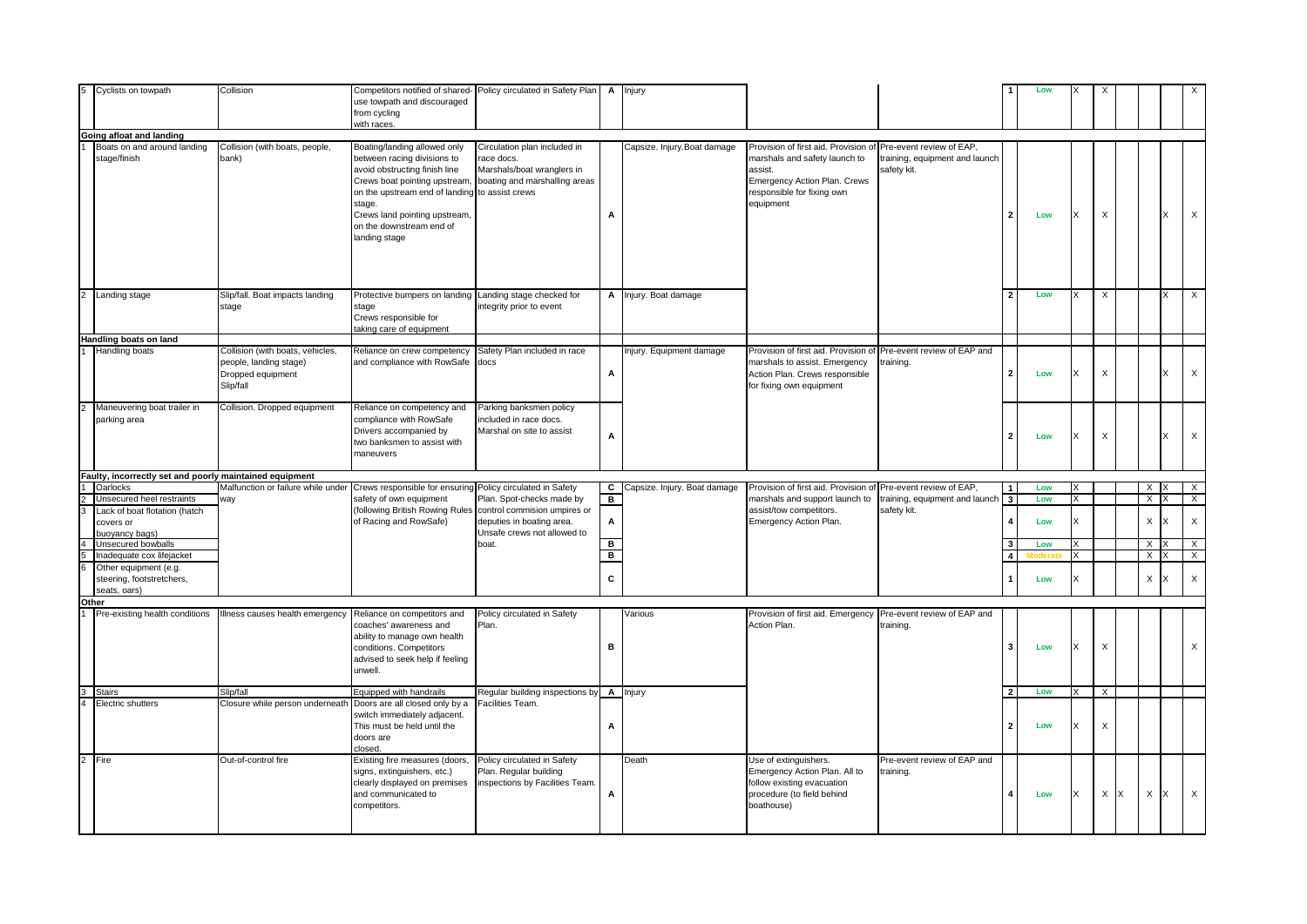| Finish hut partialy obstructing<br>path                    | Towpath users (walkers, joggers,<br>cyclists) colision with hut incuring clearly visible and warning<br>injury | Finish hut will be painted so<br>signs will be placed advising<br>cyclists to dismount approx<br>20m up and downstream of<br>structure                                                                                                                                                            | Hut will not have anypart more<br>than 1.8m from the bank,<br>location will be chosen to allow<br>maximum width of path behind<br>structure; A marshal will be<br>placed nearby to maintain<br>signage.                                                                                           | A | Injury                                                                                                                                              | No stakes, guy ropes or other<br>protrusions will be ouside<br>footprint of structure.                                                                                                                                                                                                                                                                           | Hut will only be put in position<br>just before racing and removed<br>directly after the last race.                                                                                         | $\overline{2}$ | Low | x | X            | IX.                     | X<br>IX            | $\mathsf{X}$ |
|------------------------------------------------------------|----------------------------------------------------------------------------------------------------------------|---------------------------------------------------------------------------------------------------------------------------------------------------------------------------------------------------------------------------------------------------------------------------------------------------|---------------------------------------------------------------------------------------------------------------------------------------------------------------------------------------------------------------------------------------------------------------------------------------------------|---|-----------------------------------------------------------------------------------------------------------------------------------------------------|------------------------------------------------------------------------------------------------------------------------------------------------------------------------------------------------------------------------------------------------------------------------------------------------------------------------------------------------------------------|---------------------------------------------------------------------------------------------------------------------------------------------------------------------------------------------|----------------|-----|---|--------------|-------------------------|--------------------|--------------|
| Anti social behaviour                                      | Members of the public objecting<br>to the regatta either verbally or<br>physically                             | Marshals, officials and umpires<br>will be briefed on the negative<br>feelings of a minority of river<br>user to the rowing fraternity.<br>They will stay alet to any anti<br>social behaviour starting and<br>act immediately to de-escalate                                                     | Initially Marshals / officials will<br>try to calm the situation, if this<br>is unsuccesful they will contact<br>the regatta chair by radio or<br>phone who will ask the local<br>Springfield police to attend on<br>07825967820                                                                  | А | Offence or injury                                                                                                                                   | Local police will be informed of<br>the event and asked to be on<br>standby should they need to<br>attend                                                                                                                                                                                                                                                        | Springfield ward police number<br>available to officials and in<br>race documents                                                                                                           | $\overline{2}$ | Low | X | X            | IX                      | X<br>Ιx            | $\mathsf X$  |
| Covid-19                                                   |                                                                                                                |                                                                                                                                                                                                                                                                                                   |                                                                                                                                                                                                                                                                                                   |   |                                                                                                                                                     |                                                                                                                                                                                                                                                                                                                                                                  |                                                                                                                                                                                             |                |     |   |              |                         |                    |              |
| Person to person contact on<br>land                        | Cross Contamination/Spread Of<br>Covid-19 virus                                                                | Social distancing signage to be<br>displayed clearly around the<br>event, Clubs encouraged to<br>stay in their bubbles,<br>Messaging of 'masks on the<br>move' to be encouraged.                                                                                                                  | Control to be in the open air for<br>collection of race numbers.<br>Substitutions to be via BROE if<br>at all possible. Race winners<br>will be instructed to send a<br>single individual to collect<br>prizes. Circulation pattern in<br>boating area.                                           | B | Competitors, public, volunteers<br>coaches, officials contract<br>covid and become ill                                                              |                                                                                                                                                                                                                                                                                                                                                                  |                                                                                                                                                                                             | 3              | Low | X | $\sf X$      | $\mathsf{I} \mathsf{X}$ | $\times$<br>Ix.    | $\times$     |
| Person to Person contact<br>proximity on water             | Cross Contamination/Spread Of<br>Covid-19 virus                                                                | Competitors instructed to<br>maintain distance from other<br>crews in both marshalling<br>areas. In the event of a<br>capsize rowers will be asked to<br>try and return to their boat, if<br>not possible Launch crew will<br>assist only after donning fresh<br>DE                               | Crews will be instructed to<br>deboat immediately after<br>finishing racing to minimise<br>contact with other crews                                                                                                                                                                               | А | Competitors, public, volunteers<br>coaches, officials contract<br>covid and become ill                                                              | Safety launch will carrry a stock<br>of PPE (masks, gloves and hand<br>sanitiser) to be used in the event<br>of a rescue                                                                                                                                                                                                                                         | Lauch personel will don fresh<br>PPE if a rescue or other on<br>water assistance required and<br>dispose of immediately after<br>use                                                        | 3              | Low | X | X            | $\mathsf{I} \times$     |                    | $\mathsf X$  |
| <b>Equipment Sharing</b>                                   | Cross Contamination /Spread Of<br>Covid-19 virus by a physical<br>vectior                                      | Equipment sharing between<br>crews and particularly clubs<br>discouraged. ALSO clubs will<br>receive one pack of race<br>numbers per club to minimises<br>crew visits to control                                                                                                                  | Disinfecting spray and soapy<br>water will be available to clean<br>any equipment that does need<br>to be shared, for example in<br>primary events                                                                                                                                                | A | Competitors, volunteers<br>coaches, contract covid and<br>become ill                                                                                | Marshalls in boating area will<br>ensure any boats used in<br>primary events are washed down<br>with warm soapy water before<br>being used by another crew                                                                                                                                                                                                       | Enough supplies of detergent,<br>buckets and sponges are<br>made available.                                                                                                                 | 3              | Low | X | Χ            |                         | X                  | $\mathsf{X}$ |
| Toilets and changing areas                                 | Cross Contamination /Spread Of<br>Covid-19 virus                                                               | Toilets will be available in<br>several areas (café, upstarirs<br>& downstairs in clubhouse /<br>boatshed) which will have<br>adequate hand washing<br>facilities and will be checked<br>and cleaned regularly.<br>Competitors will be<br>encouraged to arrive and<br>leave in racing kit and use | Premisis manager along with<br>volunteers to maintain toilets in<br>working state and adequate<br>cleaning supplies made<br>available.Signage on both<br>male and female changing<br>rooms to limit numbers                                                                                       | в | Competitors, volunteers<br>contract covid and become ill                                                                                            |                                                                                                                                                                                                                                                                                                                                                                  |                                                                                                                                                                                             | 3              | Low |   |              |                         |                    |              |
| Safeguarding                                               |                                                                                                                |                                                                                                                                                                                                                                                                                                   |                                                                                                                                                                                                                                                                                                   |   |                                                                                                                                                     |                                                                                                                                                                                                                                                                                                                                                                  |                                                                                                                                                                                             |                |     |   |              |                         |                    |              |
| Harm, either physical or<br>emotional to child competitors | Attending child caused harm or<br>put in a vulnerable situation by<br>adult(s) or other child(ren)             | Junior coaches from host<br>organisation (Lea RC) along<br>with other officers of the club<br>have received recent<br>safeguarding training to raise<br>awarness of the possibility of<br>safeguarding issues and how<br>to respond.                                                              | All junior competitors will be<br>registered with control and a<br>supervising adult identified (via<br>BROE2 system) with contact<br>details. Club officials and a<br>team of nationaly registered<br>(with British Rowing) umpires<br>will be alert to any potential<br>safeguarding situation. | А | Child suffers physical,<br>emotional, or sexual harm due<br>to the actions of others.<br>Reputational damage to the<br>club and the sport of rowing | The event has appointed a<br>qualified and experienced<br>Welfare officer whose contact<br>details are available on regatta<br>documentation and will be<br>available on control to any<br>children who need them or any<br>adult that has safeguarding<br>concerns. The event will be run<br>in compliance with the BR<br>safguarding guidlines and<br>RowSafe. | Ensure that the welfare officer<br>is available on the day and<br>visible to competitors and<br>visitors. Have a contingency<br>plan in case the primary<br>welfare officer is unavailable. |                | Low | x | $\pmb{\chi}$ | $\mathbf{I}$            | $\mathsf X$<br>Ix. | $\mathbf{x}$ |